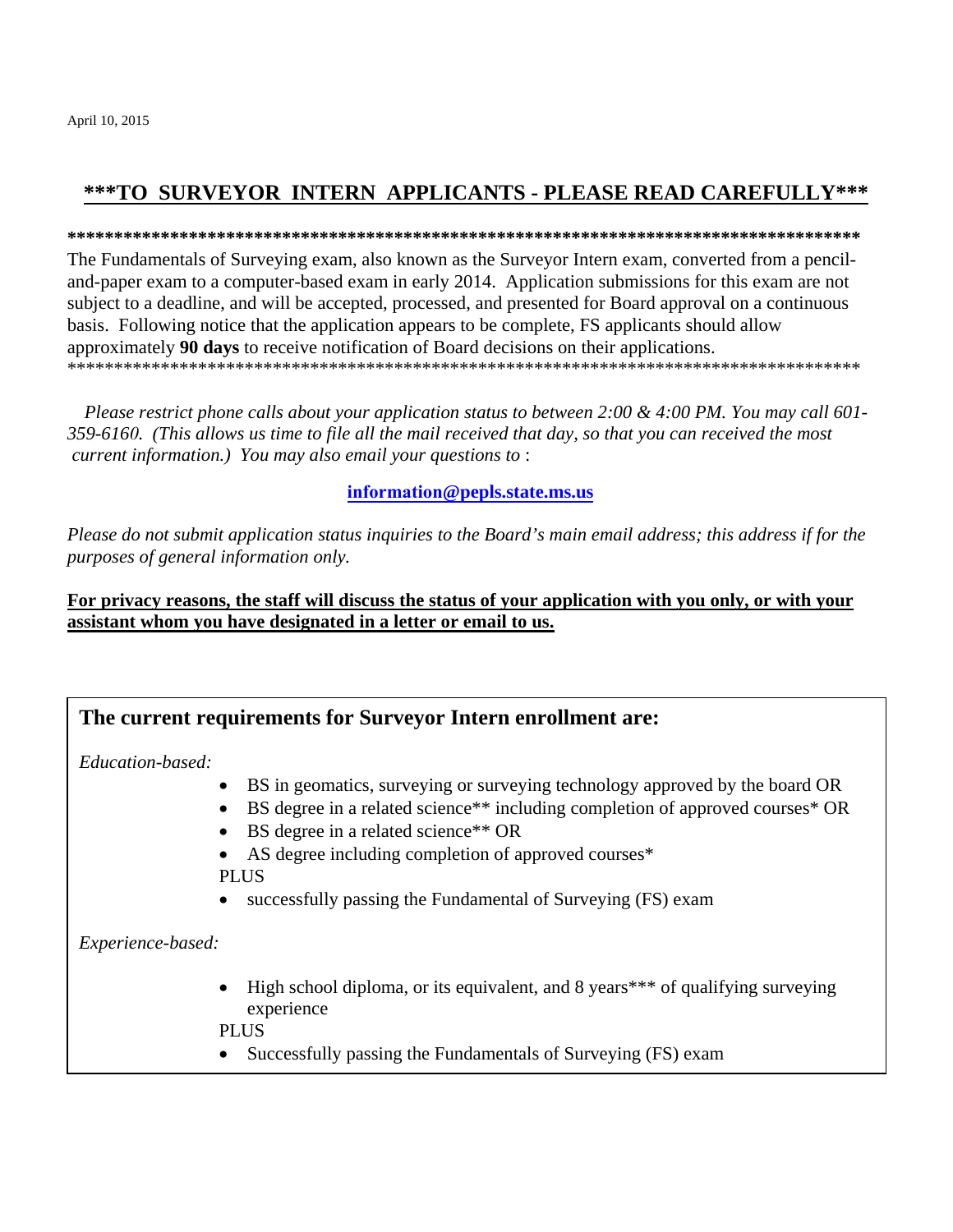| *62 hours of surveying-related courses approved by the board |  |  |  |  |  |
|--------------------------------------------------------------|--|--|--|--|--|
|                                                              |  |  |  |  |  |

| Surveying               | 9 hours                                                                          |
|-------------------------|----------------------------------------------------------------------------------|
| Math: alg, trig, calc   | 9 hours                                                                          |
| Physics                 | 8 hours                                                                          |
| Graphics                | 3 hours                                                                          |
| <b>Computer Science</b> | 6 hours                                                                          |
| English/writing         | 9 hours                                                                          |
| Electives               | 18 hours                                                                         |
|                         | 62 hours with a GPA of 2.0 or higher on a 4.0 point scale in the                 |
|                         | technical courses of surveying, math, physics, graphics, and<br>computer science |

*Recommended electives: accounting, real estate, land law, astronomy, general business, business law* 

*\*\*For Surveyor Intern or Professional Surveyor applicants, a related science curriculum, in order to be approved by the board, must be a four-year curriculum leading to a bachelor of science degree in engineering, mathematics, forestry, GIS, cartography, or a similar science curriculum deemed acceptable to the board.* 

*\*\*\*May be a combination of experience plus education in the approved courses listed above; applicants not complying fully with the courses requirement, including the required GPA in the technical courses, will be considered to be an "experience-based" applicant.* 

## *To apply for the FS Exam, you must complete and submit the following items:*

*By the application filing deadline:* 

| All applicants                       | the completed application, notarized, with fee and passport-<br>quality photo attached                                                                                                                                  |
|--------------------------------------|-------------------------------------------------------------------------------------------------------------------------------------------------------------------------------------------------------------------------|
| By the documentation deadline:       |                                                                                                                                                                                                                         |
| <b>Education-based applicants -</b>  | official transcripts from all universities attended sent<br>directly from the university to the Board office                                                                                                            |
| <i>Experience-based applicants -</i> | official transcripts from all universities attended, if any, sent<br>directly from the university to the Board office                                                                                                   |
|                                      | completed Surveyor Intern Reference forms which will verify<br>the required amount of qualifying surveying experience, in<br>separate sealed envelopes bearing the references' signature<br>across the envelopes' seals |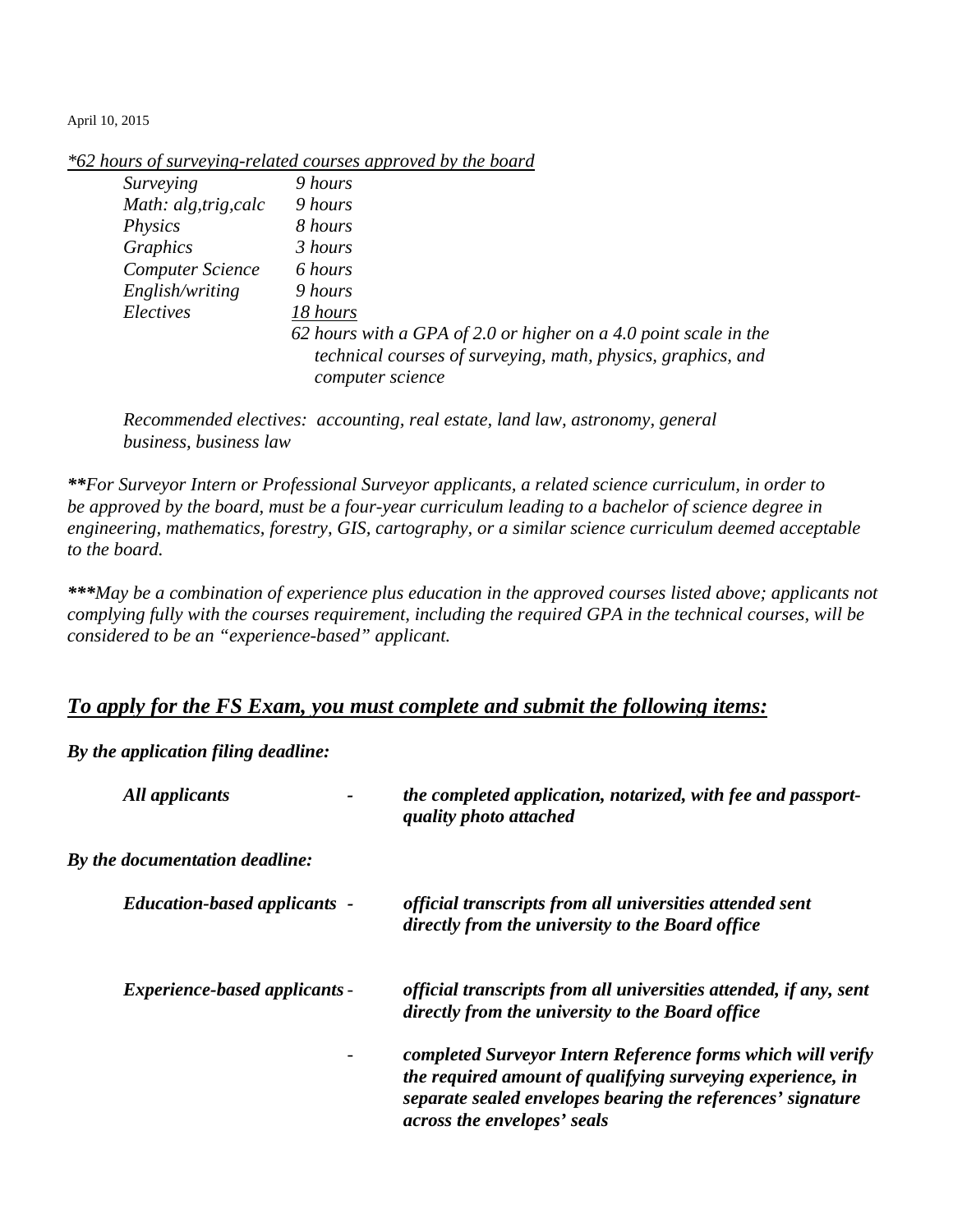### *When completing the application form...*

**GENERAL INFORMATION - Section 1** - Follow all directions carefully. Your full name (no initials) and social security number are required by state law.

**EDUCATION - Section 2 - You** are responsible for having a transcript of secondary education mailed **directly** from the college to the Board office; you may use the Transcript Request Form supplied on this site. Some universities will take transcript requests by phone with credit card payment. If you attended more than one university, a transcript is required from each university; universities are no longer listing in detail the courses accepted as transfer credit from previously attended universities.

**EXPERIENCE - Section 3** – If you are applying based on experience, your experience **must** be verified with the **Professional Surveyors** who supervised your work. These references **must** substantiate the total required years of experience. Experience **cannot be anticipated**, that is, the required amount of experience must be accrued at the time the application is filed with the Board office. Experience under a non-registrant is **not** qualifying experience toward registration. Work experience must be progressive and of an increasing standard of quality and responsibility. It should include field assignments, office assignments, researching records, and property line surveying.

**(If applying based on experience, an application will be returned if Section 3 is not completed with the required information. If you have a BS degree, but you do not have all the courses required to be an "education-based" applicant, it is recommended that you have** *at least* **one year of qualifying surveying experience before you apply.)** 

**REFERENCES - Section 4** – If applying based on experience, Board regulations require that the experience be verified by current/previous supervisors who are Professional Surveyors, having personal knowledge of the applicant's surveying experience. At least one PS reference should be listed in this section, while space for up to five PS references is provided; a complete address for each listed reference should be given.

**Surveyor Intern Reference Form:** (A) Make as many copies of the Surveyor Intern Reference Form as are necessary to verify the required amount of qualifying surveying experience. This form should be completed only by licensed Professional Surveyors. *It is recommended that you begin with the most recent experience and "work backward" in time until a sufficient amount of experience is verified.* 

(B) Fill out the top of the page as indicated. Attach a copy of your experience record (from your application) and mail it to your PS reference with a **stamped business size envelope** addressed to "Miss. Board of Licensure for Professional Engineers & Surveyors, 660 North Street, Suite 400, Jackson, MS 39202."

(C) The PS reference must place the completed Surveyor Intern Reference Form into the supplied business size envelope, seal the envelope, and sign across the back flap of the envelope. He (she) then must mail it *directly* to the Board office. BE ADVISED that we will not accept forms that are not in envelopes sealed and signed across the back flap. The Board staff does not have the authority to waive this requirement; please do not ask the Board staff or Executive Director to waive this requirement.